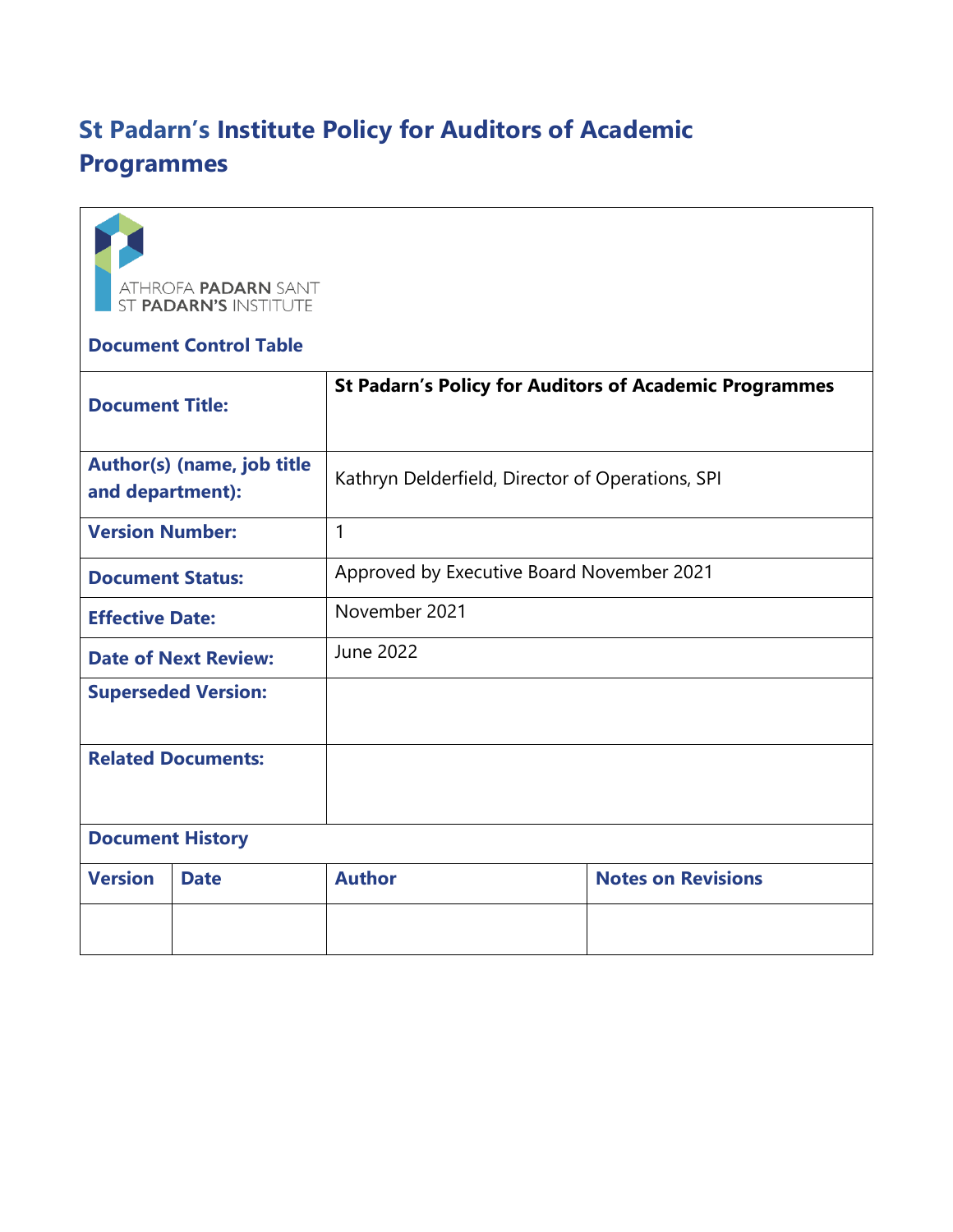# **St Padarn's Institute Policy for Auditors of Academic Programmes**

## **1. Contents of Policy**

- 1. Contents of Policy
- 2. Introduction
- 3. Definitions
- 4. Admissions for Auditors
- 4.1 Programme Auditors
- 4.1.1 Reasons for Auditing
- 4.1.2 Admission Process for Programme Auditors

## 4.2 Module Auditors

- 4.2.1 Reasons for Auditing
- 4.2.1 Admission Process for Module Auditors
- 5. Transferring from one Mode of Study to Another
- 5.1 Transferring from Auditing to Studying
- 5.1.1 In the middle of a level
- 5.1.2 On Completion of a Level
- 5.2 Transferring from Studying to Auditing
- 6. Expectations of Auditors
- 7. Fees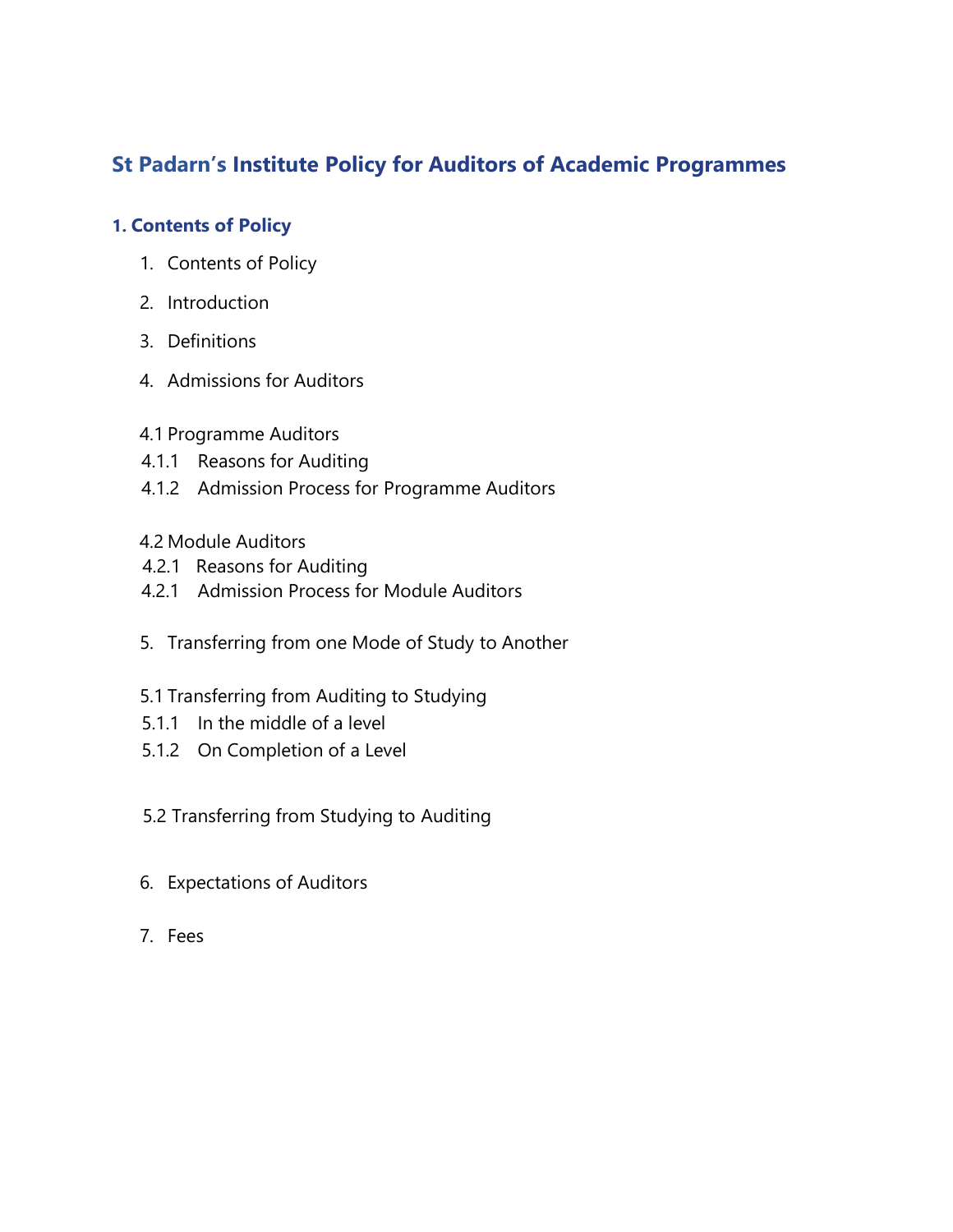#### **2. Introduction**

St Padarn's accredited programmes are primarily for those working towards an award. Learners who are studying for credit usually have a high degree of commitment to the programme and there are strong motivating factors in their decision to undertake study. The introduction of learners who are not studying for credit, who may not share the same motivation and commitment, can have a negative impact on the dynamics of a cohort. For this reason, the decision to admit auditors onto a programme must be taken very carefully. This policy outlines the circumstances and processes whereby learners not studying for credit may be admitted to a programme, and the expectations of those learners.

St Padarn's approach to auditors will be fair, accessible, and inclusive.

#### **3. Definitions**

**Auditor** – a learner who takes part in part or all of a programme but is not a registered learner.

**Programme auditor** – a learner who engages fully in the learning process of an accredited programme, other than the submission of assessed work.

**Module auditor** – a learner who is not a programme auditor who engages fully with a single module of an accredited programme for a specific purpose.

#### **4. Admissions for Auditors**

#### **4.1 Programme Auditors**

#### **4.1.1 Reasons for Auditing**

 Learning comes from peer-to-peer interaction as well as tutorial input. It is usually in an individual's and a programme cohort's best interests for learners to be taking a full part in the programme. It is necessary for the benefit of all learners that each learner, including auditors, engage fully with all aspects of the learning process. This includes regular attendance, completing preparation set and any non-assessed tasks. The only part of the programme an auditor would not engage with is the submission of assessed work. It is not St Padarn's normal practice to have programme auditors,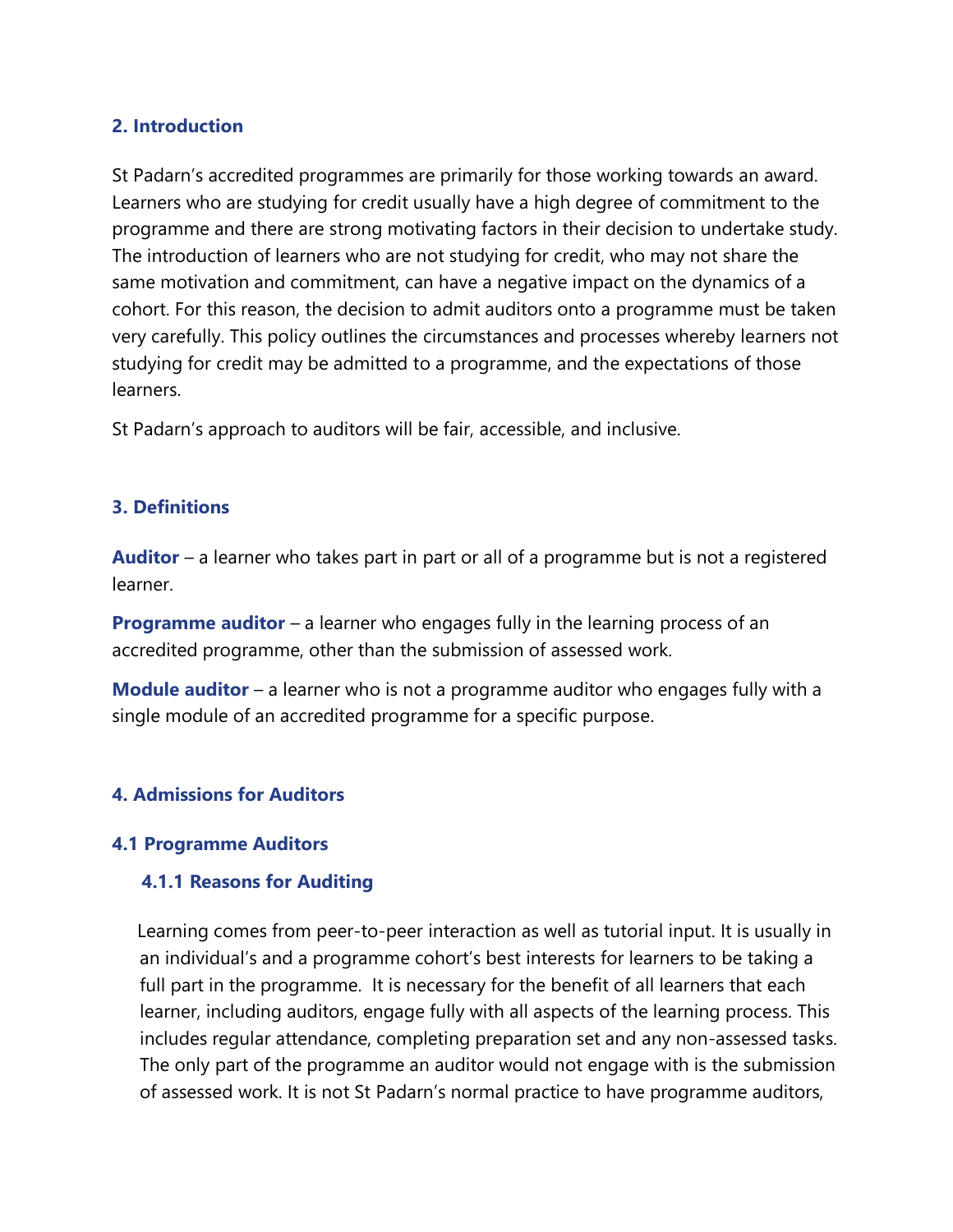but there are sometimes exceptional circumstances where programme auditors may be admitted.

 As part of their application a potential auditor would need to demonstrate their commitment to the programme and in particular to provide a good reason for not studying for credit. For example, physical or mental health issues or a disability may be a reason an individual may not want to undertake study for credit. St Padarn's would want to ensure in such situations that the prospective learner has accessed the St Padarn's Disability Policy and understood the support that may be available to them.

 Not having enough time to undertake assessed work alone would not usually be seen as a good reason for auditing. It would usually be preferrable that the prospective learner undertakes the programme at a point where they are able to give it their full commitment.

## **4.1.2 Admissions Process for Programme Auditors**

Applications to all programmes should be made directly using the form provided. Those with disabilities which prevent them from using the form may request the application form in another format.

Decisions on admittance will be communicated to applicants by 31 August prior to the start of the programme.

Where an applicant is turned down the Programme Leader will write to that person, explaining the reasons, the application has been rejected.

Decisions on the admittance of Programme auditors will be made by the relevant Admissions Board. They will take the following into account when making a decision:

- Reason for requesting to apply to audit a particular programme, and why an application is being made to audit as opposed to studying for credit. It is not St Padarn's normal practice to accept programme auditors so the applicant must be able to provide a strong reason.
- Commitment to engagement with the programme.
- How the inclusion of the auditor would impact the cohort.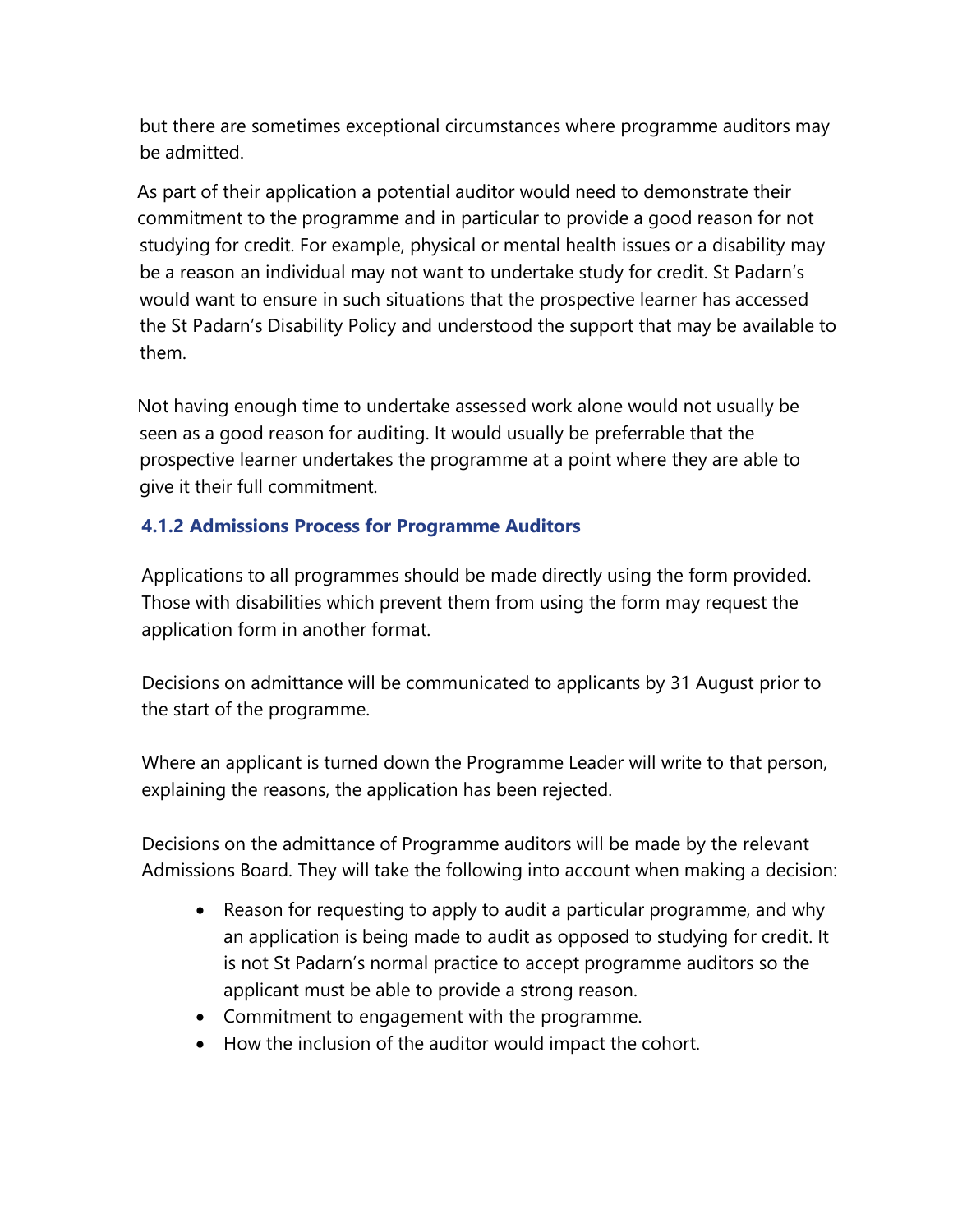- Numbers of places available after the admissions processes for learners studying for credit are complete, but usually no more than 10% of learners on any accredited programme would be auditors.
- Level of academic achievement/experience. While auditors may not be expected to meet the admissions criteria for learners studying for credit, they should be roughly equivalent or be able to demonstrate they can fully engage at the relevant level in order to participate in all aspects of the programme, except the accredited pieces of work. IT literacy is essential.
- Current role. Some programmes require its learners to have a current role in the profession at which it is aimed.
- Applicant's understanding of the programme applied for.
- Understanding of, and acceptance of, the aims and ethos of St Padarn's.
- Satisfactory references.
- Ability to meet fees.

It is likely that if an auditor has been accepted onto one year of a programme, then they will be able to continue onto further years with the same cohort. However, this is dependent on factors such as numbers so it not automatic. The Programme Leader will confirm with the auditor at the start of each academic year whether they will be able to continue.

Those going through the discernment process are strongly recommended to apply for the accredited programme.

## **4.2 Module Auditors**

## **4.2.1 Reasons for Auditing**

There may be times where it is beneficial for an individual to undertake a particular module on a programme as part of their ministerial or vocational development. Examples of people who may be eligible to audit a module might be:

- A member of the clergy or a recognised lay minister as part of their continued ministerial development.
- A candidate whose agreed learning pathway includes the auditing of relevant modules.
- A newly licensed minister whose learning agreement includes the auditing of relevant modules.
- A spouse of a full-time candidate.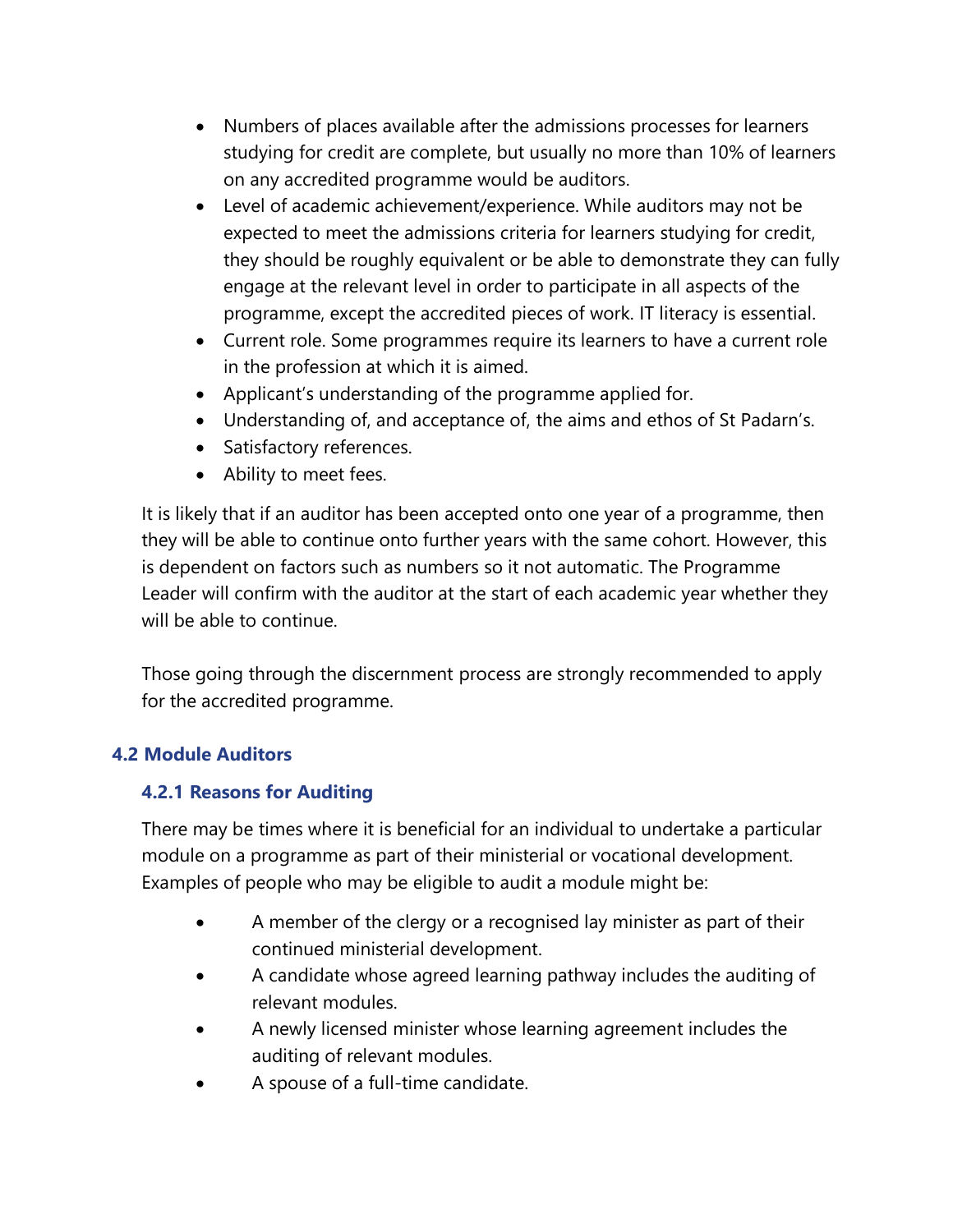Apart from submitting assessed work, it is expected that Module Auditors will fully engage with the learning for that module, including any preparation and tasks required for the module, as well as attending regularly.

## **4.2.2 Admission Process for Module Auditors**

The auditing of modules by candidates or NLMs will be an agreed part of their training. An application to audit a particular module will be made by the Dean for Initial Ministerial Training or the Dean of Discipleship to the Programme leader, countersigned by the prospective module auditor.

 All other prospective module auditors should apply directly to the Programme Leader.

Decisions will be communicated at least two weeks prior to the start of the module.

Decisions on the admittance of Module Auditors will be made by the Programme Leader. They will take the following into account when making a decision:

- Reason for requesting to audit a module.
- Commitment to engagement with the module.
- How the inclusion of the auditor would impact the cohort.
- Level of academic achievement/experience. While auditors may not be expected to meet the admissions criteria for learners studying for credit, they should be roughly equivalent or be able to demonstrate they can fully engage at the relevant level in order to participate in all aspects of the programme, except the accredited pieces of work. IT literacy is essential.
- Current role. Some programmes require its learners to have a current role in the profession at which it is aimed.
- Applicant's understanding of the module applied for.
- Understanding of, and acceptance of, the aims and ethos of St Padarn's.
- Ability to meet fees (if applicable).

If an auditor has applied to audit one module only then there is no automatic inclusion in further modules. The auditor will need to reapply.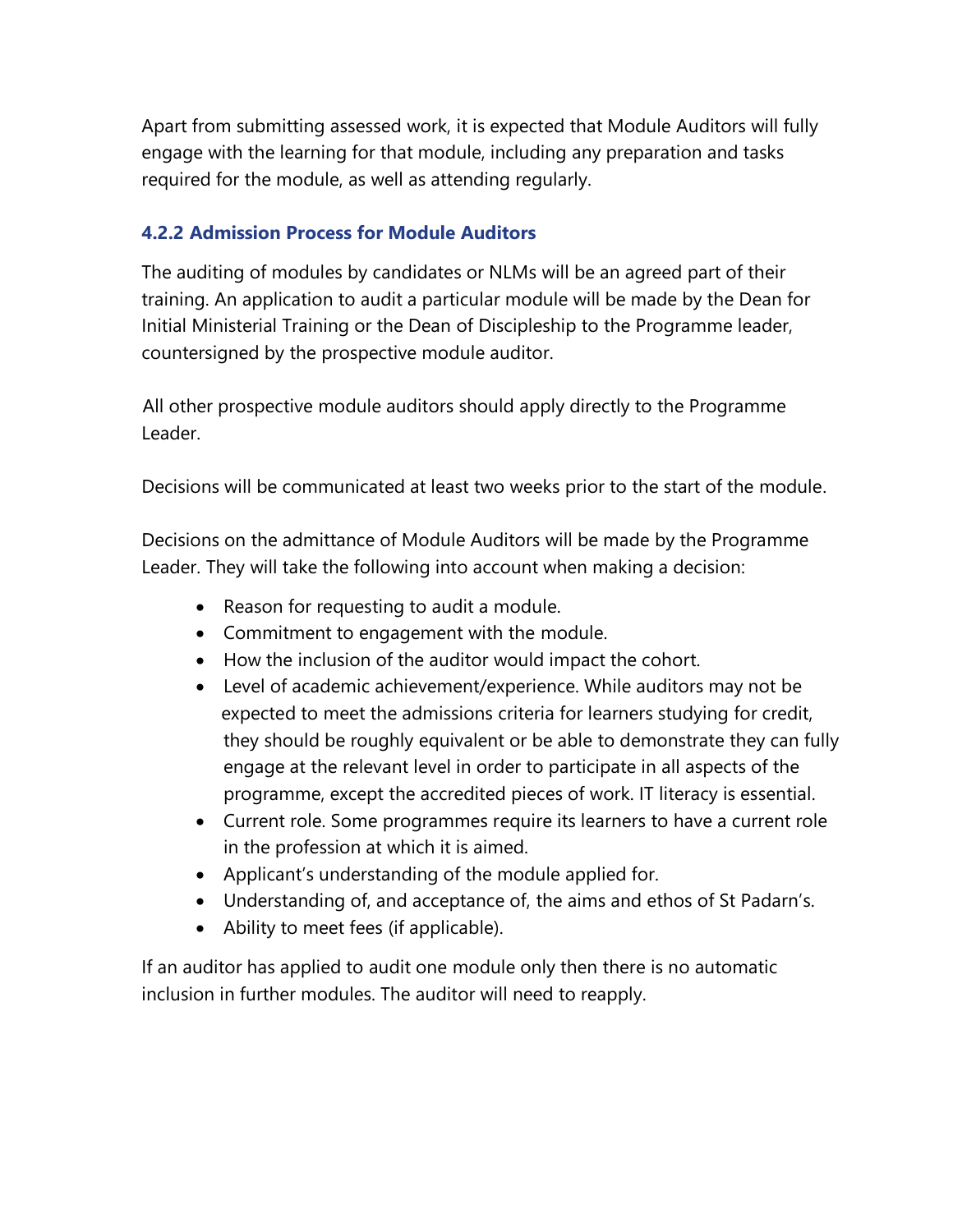## **5. Transferring from One mode of study to another**

#### **5.1 Transferring from Auditing to Studying for credit**

## **5.1.1 In the Middle of a Level**

If a programme auditor is mid-way through a level and wants to apply to study for credit they will need to apply for the accredited programme and, if accepted, start the programme again the following academic year. It is not possible to transfer from auditing a programme to studying for credit mid-way through a level.

## **5.1.2 On Completion of a Level**

The completion of one level as an auditor does not enable a programme auditor to progress to study the next level for credit. A programme auditor will need to apply for the accredited programme and meet the relevant admissions criteria. If they do not meet the admissions criteria for the level for which they are applying they will need to apply to begin the programme again, this time studying for credit.

## **5.2 Transferring from Studying for credit to Auditing**

If a learner who is studying for credit no longer wants to do so but wants to become a programme auditor then they must withdraw from the accredited programme and follow the admissions processes outlined in section 4.1 of this policy. In exceptional circumstances the Academic Board may agree to admit the learner as a programme auditor.

#### **6. Expectations of Auditors**

It is expected that all learners, whether studying for credit or not, undertake a full part in the programme/module to which they have been admitted. This includes undertaking any preparation work and engaging in teaching sessions.

Programme Auditors will sign a St Padarn's Learner Contract which outlines what the auditor can expect from St Padarn's and what St Padarn's expects from the learner.

Auditors will not be expected to submit assessed work.

All learners need to adhere to St Padarn's policies, which can be found [here.](https://www.stpadarns.ac.uk/en/about/policies/)

Auditors are expected to make every effort to attend all sessions.